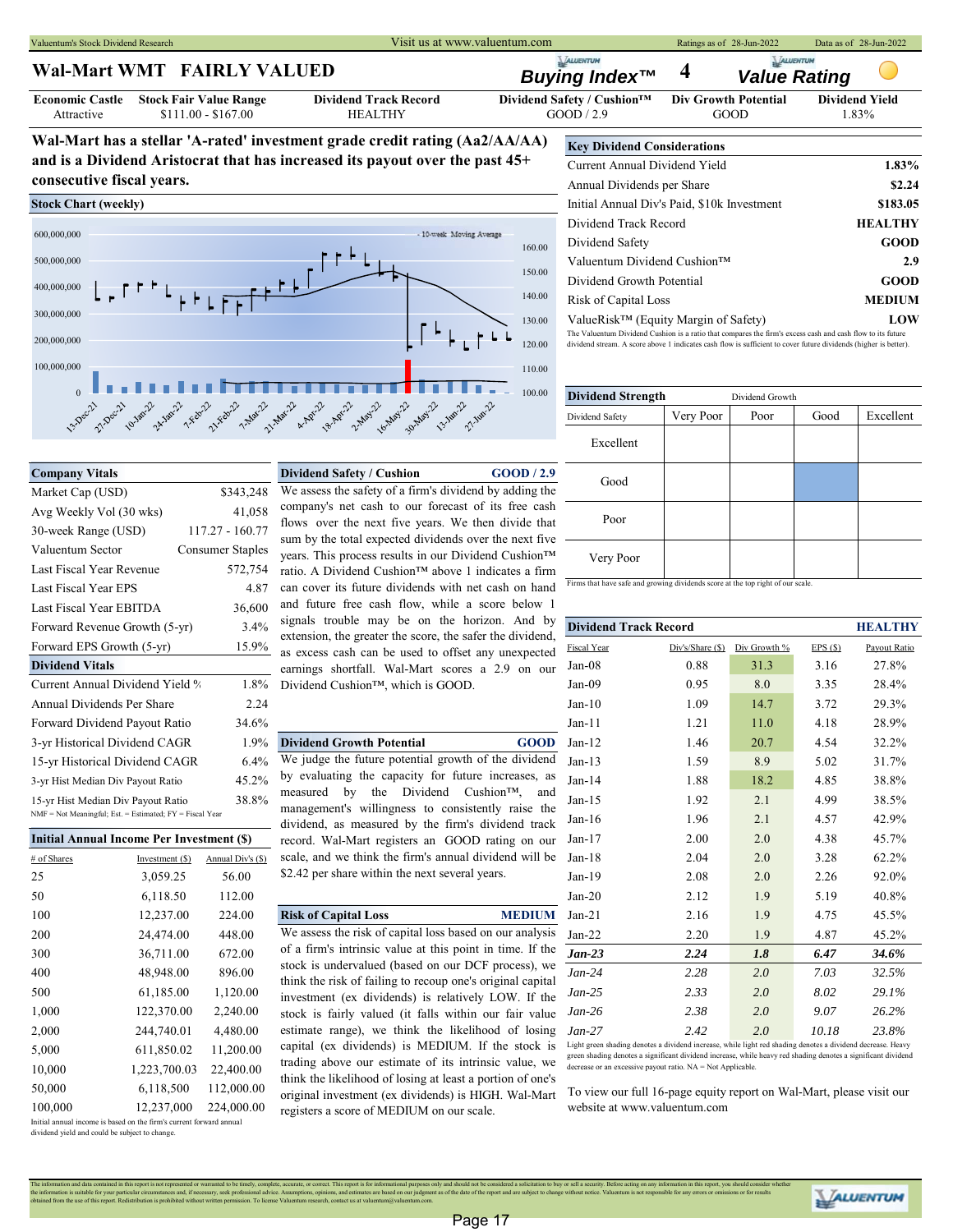Valuentum's Stock Dividend Research **Ratings as of 28-Jun-2022** Data as of 28-Jun-2022 Data as of 28-Jun-2022

## **Wal-Mart WMT FAIRLY VALUED**

**Economic Castle** Attractive

#### **Key Strengths**

Wal-Mart has increased its dividend over the past 45+ consecutive years, aided by the strength of its very well-known brand. Wal-Mart makes the coveted Dividend Aristocrats list, and we doubt management will do anything to risk its multi-decade track record of annual payout hikes, regardless of the many challenges to its operating dynamics. The company's 'A-rated' corporate credit rating (Aa2/AA/AA) and its ability to generate sizable free cash flows in almost any environment underpins why we view the firm's large net debt load as manageable. Wal-Mart's e-commerce businesses continue to impress which supports its long-term growth outlook.

#### **Potential Weaknesses**

Our Dividend Cushion ratio highlights the strength of Wal-Mart's cash flow generation, but its dividend payments and capital spending obligations are no small burden and should not be taken lightly. Its large net debt load is also something that we cannot ignore, nor can we dismiss headwinds arising from increasing transportation and labor costs. Wal-Mart operates in an incredibly competitive environment and the ongoing proliferation of e-commerce highlights the importance of digital investments. Even if the credit markets tighten, however, Wal-Mart's operating cash flow generation is quite robust, mitigating most problems it may have in growing the dividend.

#### **Dividend Cushion Cash Flow Bridge Evaluation Dividend Cushion Cash Flow Bridge**

The Dividend Cushion Cash Flow Bridge, shown in the image to the right, illustrates the components of the Dividend Cushion ratio and highlights in detail the many drivers behind it. Wal-Mart's Dividend Cushion Cash Flow Bridge reveals that the sum of the company's 5-year cumulative free cash flow generation, as measured by cash flow from operations less all capital spending, plus its net cash/debt position on the balance sheet, as of the last fiscal year, is greater than the sum of the next 5 years of expected cash dividends paid. Because the Dividend Cushion ratio is forward-looking and captures the trajectory of the company's free cash flow generation and dividend growth, it reveals whether there will be a cash surplus or a cash shortfall at the end of the 5-year period, taking into consideration the leverage on the balance sheet, a key source of risk. On a fundamental basis, we believe companies that have a strong net cash position on the balance sheet and are generating a significant amount of free cash flow are better able to pay and grow their dividend over time. Firms that are buried under a mountain of debt and do not sufficiently cover their dividend with free cash flow are more at risk of a dividend cut or a suspension of growth, all else equal, in our opinion. Generally speaking, the greater the 'blue bar' to the right is in the positive, the more durable a company's dividend, and the greater the 'blue bar' to the right is in the negative, the less durable a company's dividend.

The Dividend Cushion Ratio Deconstruction, shown in the image to the right, reveals the numerator and denominator of the Dividend Cushion ratio. At the core, the larger the numerator, or the healthier a company's balance sheet and future free cash flow generation, relative to the denominator, or a company's cash dividend obligations, the more durable the dividend. In the context of the Dividend Cushion ratio, Wal-Mart's numerator is larger than its denominator suggesting strong dividend coverage in the future. The Dividend Cushion Ratio Deconstruction image puts sources of free cash in the context of financial obligations next to expected cash dividend payments over the next 5 years on a side-by-side comparison. Because the Dividend Cushion ratio and many of its components are forward-looking, our dividend evaluation may change upon subsequent updates as future forecasts are altered to reflect new information.



*Buying Index™* **4** *Value Rating*

The graph above shows the relationship between a firm's earnings per share and its dividends per share



#### **Dividend Cushion Ratio Evaluation Dividend Cushion Ratio Deconstruction**



ALUENTUM

tained in this report is not represented or warranted to be timely, complete, accurate, or correct. This report is for informational purposes only and should not be considered a solicitation to buy or sell a security. Befo the information is suitable for your particular circumstances and, if necessary, seek professional advice. Assumptions, opinions of the due of the due of the report and are subject to change without notice. Valuentum is no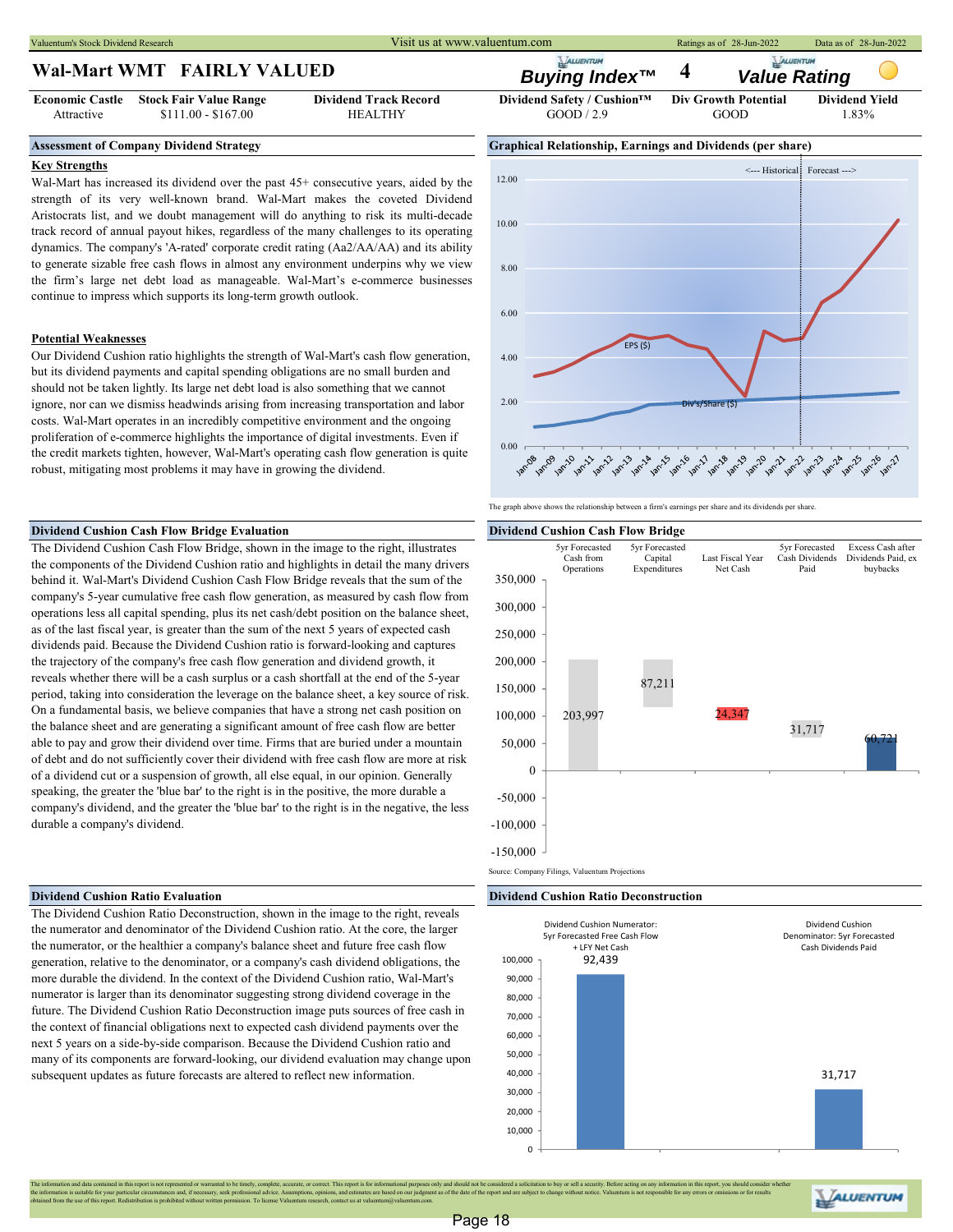## **Definitions, Disclosures, Disclaimers & Additional Sources**

**Fair Value Range.** The fair value range represents an upper bound and lower bound, between which we would consider the firm to be fairly valued. The range considers our estimate of the firm's fair value and the margin of safety suggested by the volatility of key valuation drivers, including revenue, gross margin, earnings before interest, and enterprise free cash flow (the determinants behind our ValueRisk™ rating).

**ValueRisk™.** This is a proprietary Valuentum measure. ValueRisk™ indicates the historical volatility of key valuation drivers, including revenue, gross margin, earnings before interest, and enterprise free cash flow. The standard deviation of each measure is calculated and scaled against last year's measure to arrive at a percentage deviation for each item. These percentage deviations are weighted equally to arrive at the corresponding fair value range for each stock, measured in percentage terms. The firm's performance is measured along the scale of LOW, MEDIUM, HIGH, and VERY HIGH. The ValueRisk™ rating for each firm also determines the fundamental beta of each firm along the following scale: LOW (0.85), MEDIUM (1), HIGH (1.15), VERY HIGH  $(1.3)$ .

**Dividend Track Record.** We assess each firm's dividend track record based on whether the fundamentals of the firm have ever forced it to cut its dividend. If the firm has ever cut its dividend (within the last 10 years), we view its track record as RISKY. If the firm has maintained and/or raised its dividend each year (over the past 10 years), we view its track record as HEALTHY.

**Dividend Safety.** We measure the safety of a firm's dividend by adding its net cash to our forecast of its future cash flows and divide that sum by our forecast of its future dividend payments. This process results in a ratio called the Dividend Cushion™. Scale: Above 2.75 = EXCELLENT; Between 1.25 and 2.75 = GOOD; Between 0.5 and  $1.25 = POOR$ ; Below  $0.5 = VERY POOR$ .

**Valuentum Dividend Cushion™.** This is a proprietary Valuentum measure that drives our assessment of the firm's Dividend Safety rating. The forward-looking measure assesses dividend coverage via the cash characteristics of the business.

**Dividend Growth Potential.** We blend our analysis of a firm's Dividend Safety with its historical Track Record, while also considering historical dividend growth trends. We believe such a combination captures a firm's capacity (cash flow) and willingness (track record) to raise its dividend in the future. Scale: EXCELLENT, GOOD, POOR, VERY POOR.

**Risk of Capital Loss**. We think capital preservation is key for the dividend investor. As such, we evalute the risk of capital loss by assessing the intrinsic value of each firm based on our discounted cash-flow process. If a firm is significantly OVERVALUED, we think the risk of capital loss is HIGH. If a firm is FAIRLY VALUED, we think the risk of capital loss is MEDIUM, and if a firm is UNDERVALUED, we think the risk of capital loss is LOW.

**Dividend Strength.** Our assessment of the firm's dividend strength is expressed in a matrix. If the safety of a firm's dividend is EXCELLENT and its growth prospects are also EXCELLENT, it scores high on our matrix (top right). If the firm's dividend safety and the potential future growth are VERY POOR, it scores lower on our scale (bottom left).

The High Yield Dividend Newsletter portfolio, the Best Ideas Newsletter portfolio and Dividend Growth Newsletter portfolio are not real money portfolios. Any performance, including that in the Nelson Exclusive publication, is hypothetical and does not represent actual trading. Past performance is not a guarantee of future results. Valuentum is an investment research publishing company.

Valuentum has not owned and does not own any shares of stocks mentioned on its website or in this report. President of Investment Research Brian Nelson does not own any shares of stocks mentioned on Valuentum's website or in this report. Majority share owner of Valuentum, Elizabeth Nelson, currently has exposure to HON in her retirement account. If an independent contributor or employee mentions a stock he or she owns, we disclose it in the article/report that mentions the security. Please view individual articles on Valuentum's website for additional disclosures. Contact us to learn more about Valuentum's editorial policies.

meaningful. For oil and gas pipeline firms, we add equity issuance in the future to the numerator and use 0.2 of the firm's at valuentum@valuentum.com or visit our website at www.valuentum.com. Dividend Methodology Note: For oil and gas pipeline firms, which operate different business structures, and utilities (including waste firms) we employ a different methodology such that comparisons with general operating firms remain total debt load. For utilities, we use 0.5 of the firm's total debt load.

Copyright (c) 2021 by Valuentum, Inc. All rights reserved.

No part of this publication may be reproduced in any form or by any means.

The information contained in this report is not represented or warranted to be accurate, correct, complete, or timely. This report is for informational purposes only and should not be considered a solicitation to buy or sell any security. No warranty or guarantee may be created or extended by sales or promotional materials, whether by email or in any other format. The securities or strategies mentioned herein may not be suitable for all types of investors. The information contained in this report does not constitute any advice, especially on the tax consequences of making any particular investment decision. This material is not intended for any specific type of investor and does not take into account an investor's particular investment objectives, financial situation or needs. This report is not intended as a recommendation of the security highlighted or any particular investment strategy. Before acting on any information found in this report, readers should consider whether such an investment is suitable for their particular circumstances, perform their own due-diligence, and if necessary, seek professional advice.

The sources of the data used in this report are believed by Valuentum to be reliable, but the data's accuracy, completeness or interpretation cannot be guaranteed. Assumptions, opinions, and estimates are based on our judgment as of the date of the report and are subject to change without notice. Valuentum is not responsible for any errors or omissions or for results obtained from the use of this report and accepts no liability for how readers may choose to utilize the content. In no event shall Valuentum be liable to any party for any direct, indirect, incidental, exemplary, compensatory, punitive, special or consequential damages, costs, expenses, legal fees, or losses (including, without limitation, lost income or lost profits and opportunity costs) in connection with any use of the information contained in this document. Investors should consider this report as only a single factor in making their investment decision.

Valuentum is not a money manager, is not a registered investment advisor, and does not offer brokerage or investment banking services. Valuentum has not received any compensation from the company or companies highlighted in this report. Valuentum, its employees, independent contractors and affiliates may have long, short or derivative positions in the securities mentioned herein. Information and data in Valuentum's valuation models and analysis may not capture all subjective, qualitative influences such as changes in management, business and political trends, or legal and regulatory developments. Redistribution is prohibited without written permission. Readers should be aware that information in this work may have changed between when this work was written or created and when it is read. There is risk of substantial loss associated with investing in financial instruments.

Valuentum's company-specific forecasts used in its discounted cash flow model are rules-based. These rules reflect the experience and opinions of Valuentum's analyst team. Historical data used in our valuation model is provided by Xignite and from other publicly available sources including annual and quarterly regulatory filings. Stock price and volume data is provided by Xignite. No warranty is made regarding the accuracy of any data or any opinions. Valuentum's valuation model is based on sound academic principles, and other forecasts in the model such as inflation and the equity risk premium are based on long-term averages. The Valuentum proprietary automated textgeneration system creates text that will vary by company and may often change for the same company upon subsequent updates.

Valuentum uses its own proprietary stock investment style and industry classification systems. Peer companies are selected based on the opinions of the Valuentum analyst team. Research reports and data are updated periodically, though Valuentum assumes no obligation to update its reports, opinions, or data following publication in any form or format. Performance assessment of Valuentum metrics, including the Valuentum Buying Index, is ongoing, and we intend to update investors periodically, though Valuentum assumes no obligation to do so. Not all information is available on all companies. There may be a lag before reports and data are updated for stock splits and stock dividends.

Past simulated performance, whether backtested or walk-forward or other, is not a guarantee of future results. For general information about Valuentum's products and services, please contact us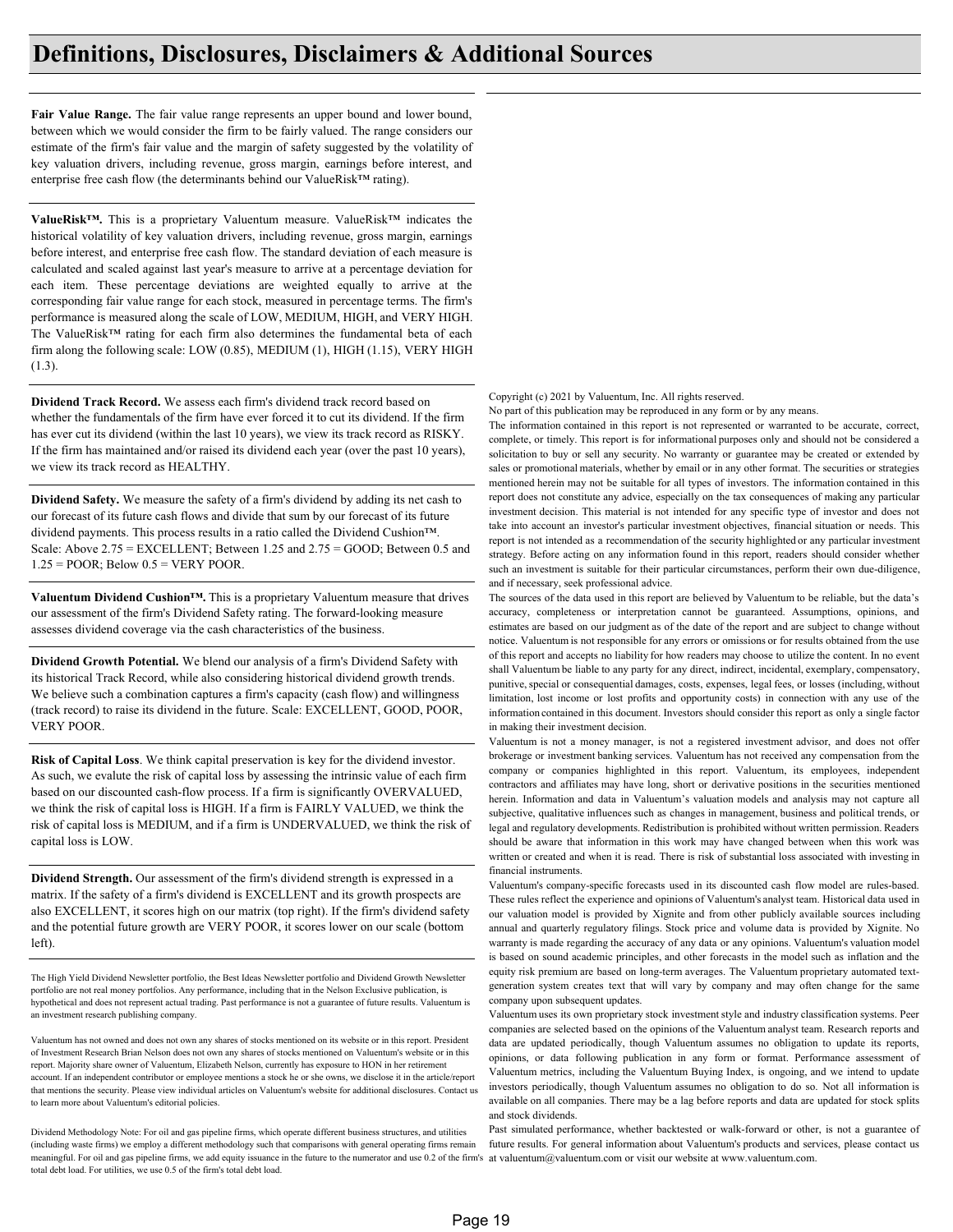## **Appendix A: About Valuentum**

@Valuentum, we strive to stand out from the crowd. Most investment research publishers fall into a few camps, whether it be value, growth, income, momentum, chartist or some variant of the aforementioned. We think each in its own right holds merit, but we think the combination of these approaches can be even more powerful. After all, stock price movements aren't just driven by investors of the value or growth variety, but by all market participants. Therefore, we look at stocks from a variety of investment perspectives in order to better understand and identify ideas. We want to provide relevant information.

The core of our process is grounded in rigorous discounted cash flow analysis and incorporates the concept of a margin of safety. We offer a fair value estimate for each company and provide a relative valuation assessment in the context of a company's industry and closest peers. A cross section of our ValueCreation™ and ValueRisk™ ratings provides a financial assessment of a company's business quality, while our ValueTrend™ rating offers insight into the trajectory of a firm's economic profit creation. The Economic Castle rating measures the magnitude of future economic value generation, and the Dividend Cushion ratio assesses the financial capacity of a company to keep raising its dividend.

Our analysis doesn't stop there. We also offer a technical evaluation of the stock as well as other momentum indicators. We not only want to reveal to readers which firms may be undervalued, in our view, but we also want to provide readers with information to help them assess entry and exit points. Most research publishers focus on arriving at a target price or fair value estimate, but may fall short of providing a technical assessment to bolster buy and sell disciplines. We strive to go the distance and provide readers with answers--not half the story.

An explanation of our approach would not be complete if we didn't describe our ideal stock idea. We're looking for companies that are undervalued--both on a DCF basis and versus peers--have strong growth potential, have a solid track record of creating economic profits for shareholders with reasonable risk, are strong cash flow generators, have manageable financial leverage, and are currently showing bullish technical and momentum indicators. For dividend growth ideas, we look for companies that have both the capacity and willingness to keep raising the dividend.

Can such stock ideas exist? Subscribe to Valuentum to receive our best investment ideas and analysis on over one hundred stocks, dividends, ETFs and more.



The information and data contained in this report is not represented or warranted to be timely, complete, accurate, or correct. This report is for informational purposes only and should not be considered a solicitation to the information is suitable for your particular tricumstances and, if necessary, seek professional advie. Assumptions, opinions onlines are formed as of the date of the coper and are subject to change without notice. Value